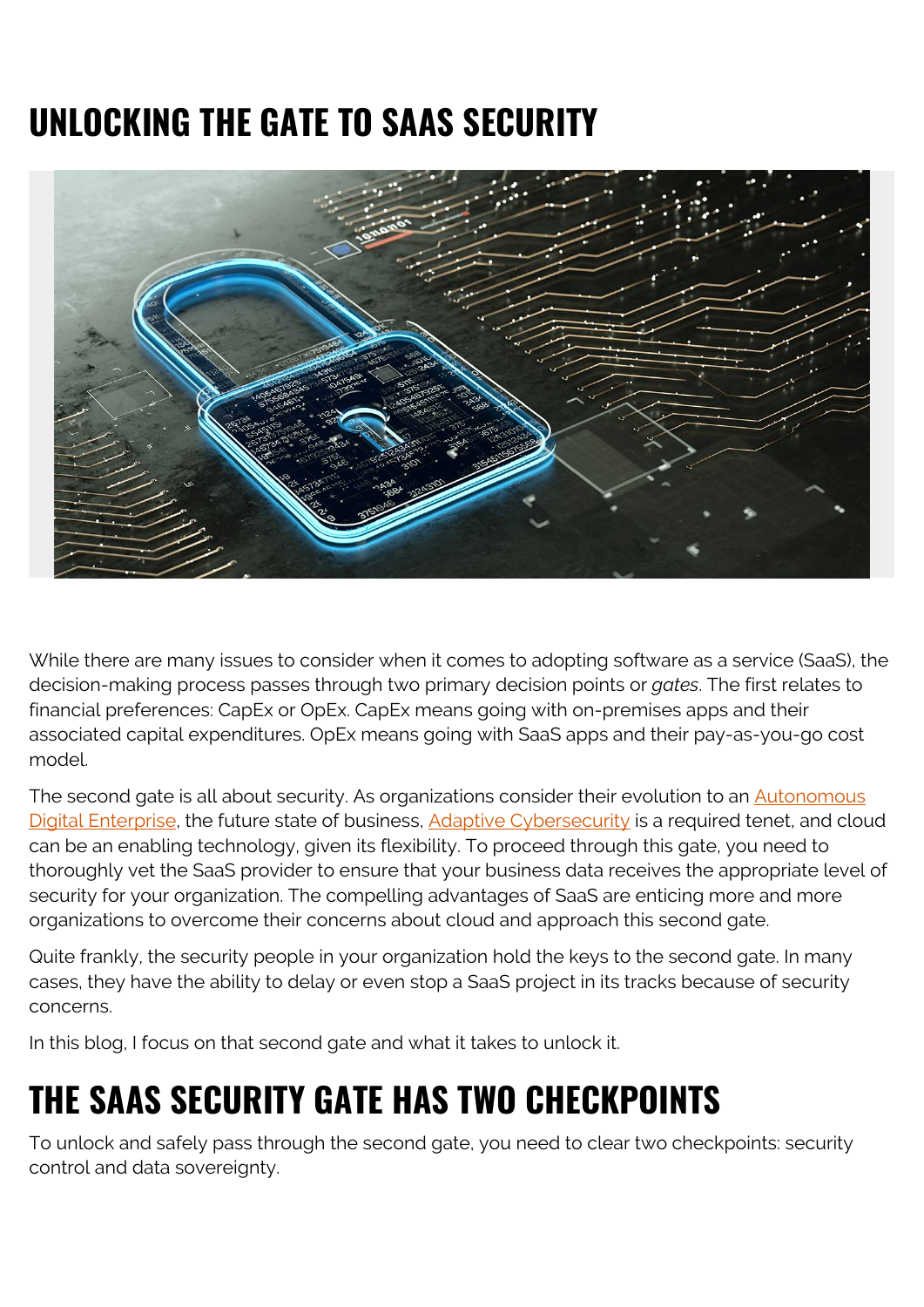#### **Security Control**

Security control requires adjusting to a new reality. With SaaS, you give up your control of security and place it in the hands of the SaaS vendor. The vendor is now in charge of security policy. The situation is analogous to *renting* a house versus *owning* it. When you own a house, you set the house rules. When you rent a house, the landlord sets them. The landlord may, for example, restrict the number of people who can occupy the house.

At this point, it's important to clear up a common misunderstanding. Some people mistakenly believe that by signing a SaaS provider contract, the customer organization is agreeing to comply with the same security policies that govern the vendor organization. However, the vendor's policies apply only to the vendor organization and not to the customer organization. For example, just because the vendor complies with the Payment Card Industry Data Security Standard (PCI DSS) doesn't mean the customer has to comply with it.

#### **Data Sovereignty**

With respect to data sovereignty, you need full knowledge as to where your data will be hosted, where it will be processed, and who will be accessing it. That sounds simple enough. However, it's extremely complicated because a SaaS vendor's data centers and personnel are typically scattered across various locations around the world. In this complex landscape, you need to make sure that:

- The data will be housed only within the areas allowed by your internal policies, industry standards, or government regulations.
- The data will be processed only within the areas allowed by your internal policies, industry standards, or government regulations.
- The data will be accessed only by the people who are authorized by your organization.

# **CLEARING THE CHECKPOINTS**

Major security breaches are highly visible and they often have severe consequences. As a result, senior leaders typically give security people strong veto power over SaaS solutions. If you've made the OpEx decision to go to SaaS and you want to pass through the security gate with minimal friction, involve the security team right from the beginning. Doing so avoids costly surprises that can delay or even halt your SaaS adoption efforts.

Let's return for a moment to the own-versus-rent analogy. Before you sign a rental agreement, it's wise to scrutinize the terms to fully understand the landlord's rules. Likewise, before you sign up for a SaaS subscription, you need to examine the vendor contract and security policies so you know what level of protection you can expect. Your security people can serve as a valuable resource in this effort. They know precisely what to look for and can help you ask the right questions to ensure that your data or services won't be compromised.

The first thing to do is to ask the vendor for a list of the security standards with which the vendor complies. The standards worldwide are many, varied, and are based on geography and industry sector. The more prevalent ones are below:

• ISO 27001 (International Organization for Standardization) is a worldwide certification standard for information and cyber security.